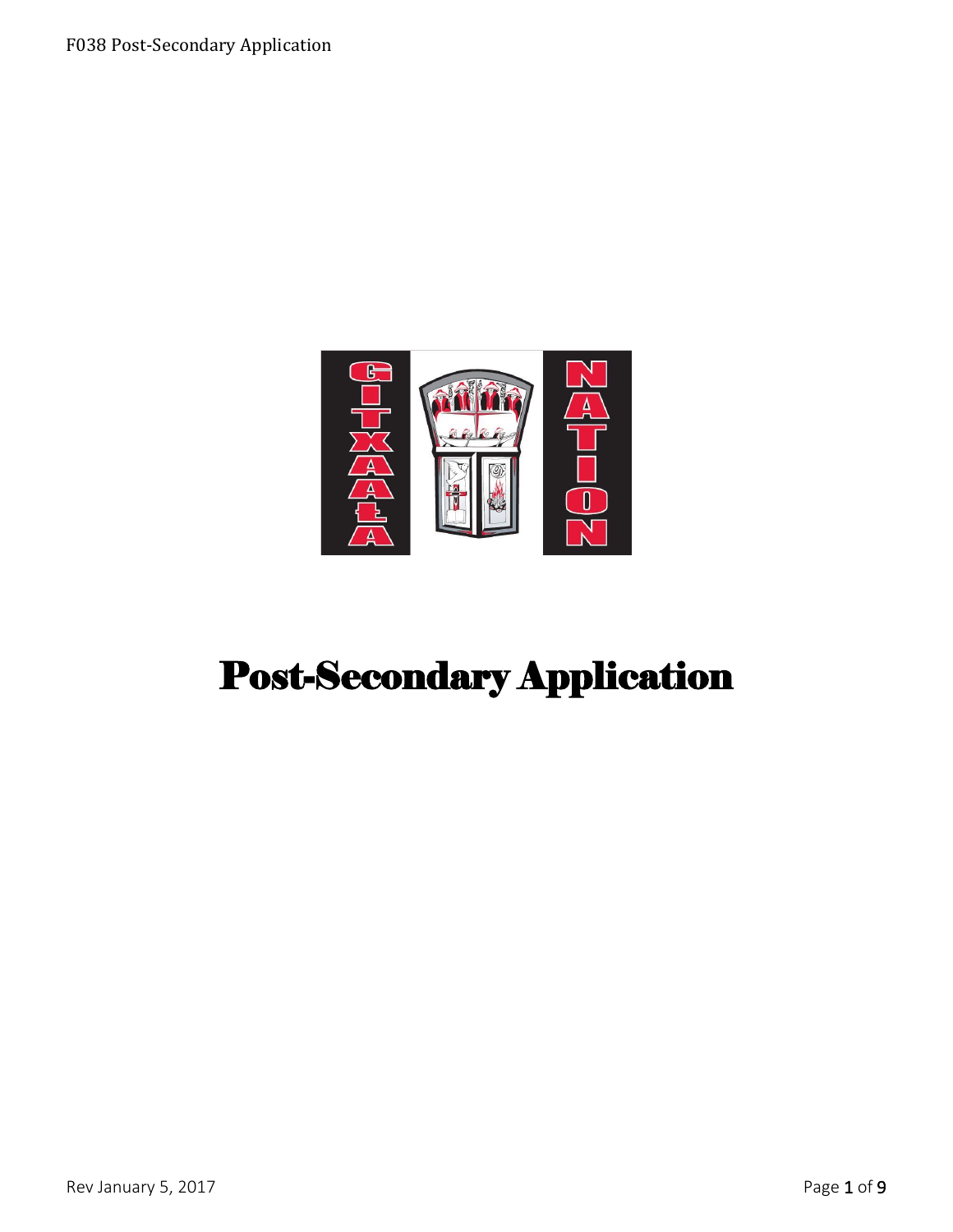F038 Post-Secondary Application

March 27, 2016

Re: Post-Secondary Application

Dear Applicant:

Enclosed is an application form for post-secondary sponsorship with the Gitxaala Nation. Please complete the entire application and include necessary documents and forward to:

## **Gitxaała Nation FAX to 1-250-848-2238 Education Department** *OR* **c/o Education Department** *OR* **education@gitxaalanation.com P.O. Box 149 Kitkatla BC, V0V 1C0**

The following information should be included with the application prior to avoid refusal or delays. If the information does not accompany the application due to circumstances beyond your control, the application should be submitted along with a letter stating why the documents are not available.

- 1. A course description, length of program, and # of credits for completion, including pre-requisites for the program, tuition, cost of books, and any other expenses.
- 2. An acceptance letter from the educational institute MUST accompany your application in order for your application to be considered.
- 3. A copy of your most recent transcripts.
- 4. Applicants MUST provide a letter of recommendation from an academic counselor or educator.
- 5. A letter of introduction about self, containing information on their career goals, your reason for attending post-secondary, your reason for choosing the program that you chose.
- 6. The applicant is requested to include a breakdown of their cost of living expenses (accommodation, monthly travel, etc.). Travel is available only if the courses are not available at an institute that is closest to your current address.
- 7. For applications to be considered they MUST be received before the deadline of May 25th. This is to start in September of the following school year. If you are applying for a program beginning in January you application must be received a minimum of 2 months prior to the start of you program.
- 8. Any Post-Secondary Program with a Grade 10 requirement, will be denied

To be eligible for sponsorship prospective students must have a valid email address to communicate from. Any further questions, please call me at 1-250-624-2437. My e-mail address is [education@gitxaalanation.com.](mailto:education@gitxaalanation.com)

Sincerely,

Education Coordinator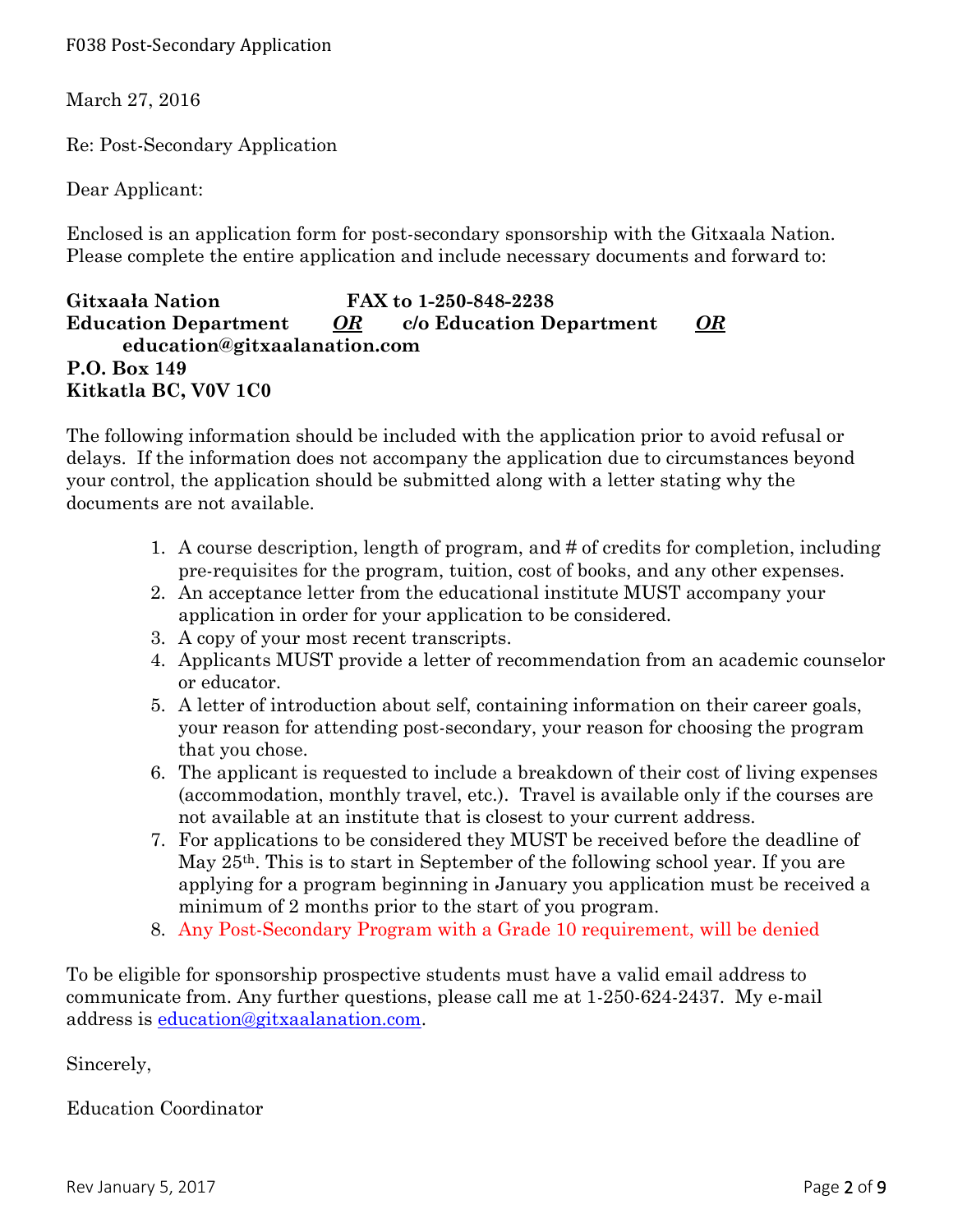# *Application for Post-Secondary Financial Assistance*

# *Personal Information:*

| Surname:                                                     |  | <b>Legal Name:</b>       |                   |               |                | <b>Initial:</b>                        |       |
|--------------------------------------------------------------|--|--------------------------|-------------------|---------------|----------------|----------------------------------------|-------|
| <b>Band No:</b>                                              |  | <b>Birthdate:</b>        |                   | SIN:          |                |                                        |       |
| <b>Current Address:</b>                                      |  |                          |                   |               |                |                                        |       |
| <b>Telephone:</b>                                            |  |                          | E-mail:           |               |                |                                        |       |
| How many years have you been living at current address?      |  |                          |                   |               |                |                                        | years |
| Do you have to relocate to attend the educational institute? |  |                          |                   | Yes           | N <sub>0</sub> |                                        |       |
| <b>Mailing Address:</b> (new address)                        |  |                          |                   |               |                |                                        |       |
|                                                              |  |                          |                   |               |                |                                        |       |
| <b>Telephone:</b>                                            |  |                          | E-mail:           |               |                |                                        |       |
| <b>Marital Status:</b>                                       |  | <b>Married</b>           | <b>Common-law</b> | <b>Single</b> |                | <b>Divorced</b>                        |       |
| Are there any dependents?                                    |  | Yes No if yes, how many? |                   |               |                | (enclose copies of birth certificates) |       |

#### Please list all of your dependents below:

| <b>Full Name</b> | <b>Band Name</b> | <b>Band Number</b> |  |
|------------------|------------------|--------------------|--|
|                  |                  |                    |  |
|                  |                  |                    |  |
|                  |                  |                    |  |
|                  |                  |                    |  |
|                  |                  |                    |  |
|                  |                  |                    |  |

## *Spousal Information:*

| Surname:                         | <b>Legal Name:</b> |      | <b>Initial:</b> |
|----------------------------------|--------------------|------|-----------------|
| <b>Band No:</b>                  | <b>Birthdate:</b>  | SIN: |                 |
| <b>Is your Spouse Employed ?</b> | Yes<br>No          |      |                 |

*Application Approval;* 

*Education Coordinator Date*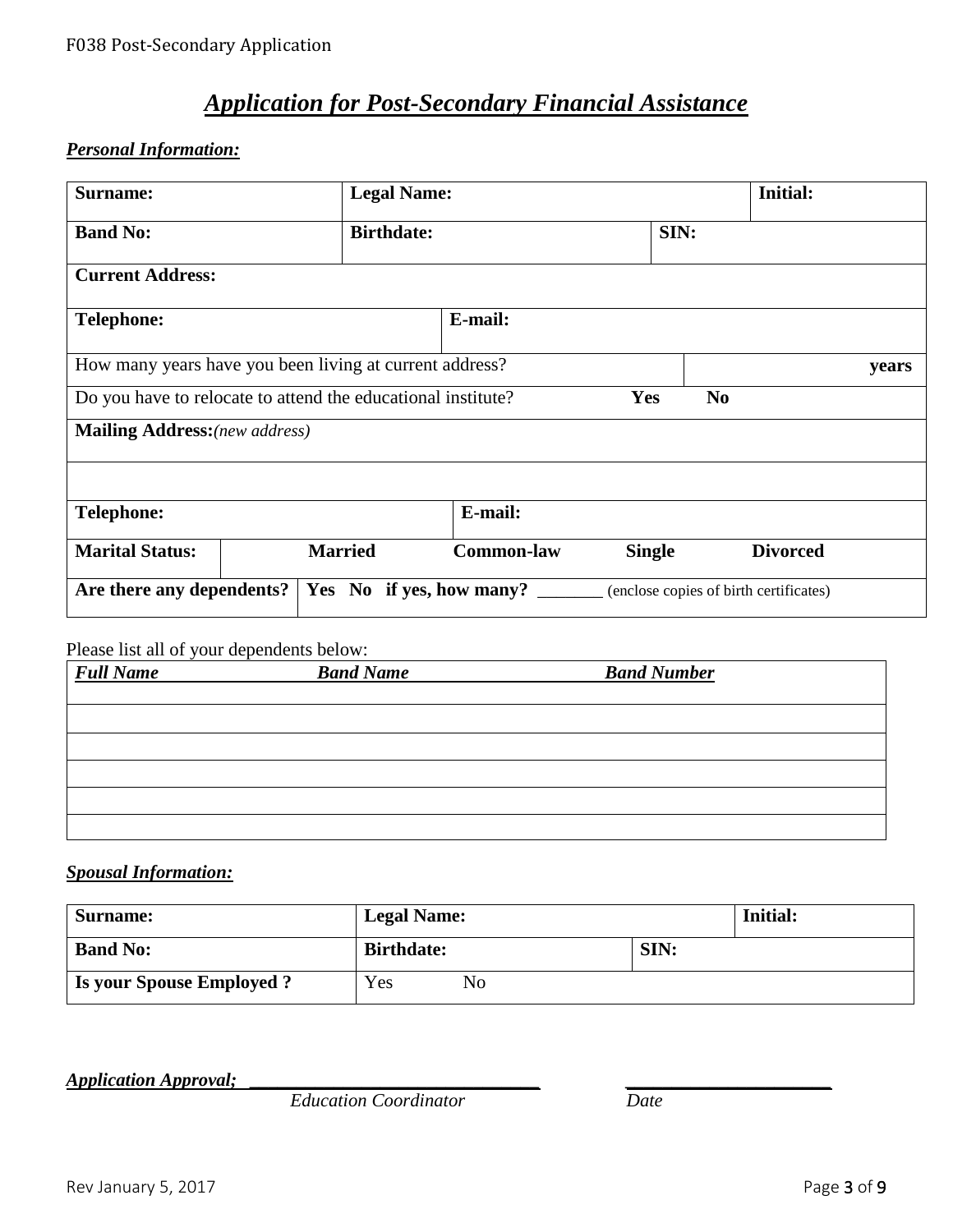# *Education History*

| School Name | <b>Address</b> | Diploma/Certificate | Years |
|-------------|----------------|---------------------|-------|
|             |                |                     |       |
|             |                |                     |       |
|             |                |                     |       |
|             |                |                     |       |
|             |                |                     |       |
|             |                |                     |       |
|             |                |                     |       |

*(Copies of transcripts should be enclosed)*

| <b>Highest grade completed:</b>                | <b>School Name:</b>           |
|------------------------------------------------|-------------------------------|
| Has Gitxaala Nation ever sponsored you? YES NO | If yes, what year?            |
| Program sponsored for?                         | Was this completed? YES<br>NQ |
| If NO, why:                                    |                               |
|                                                |                               |
|                                                |                               |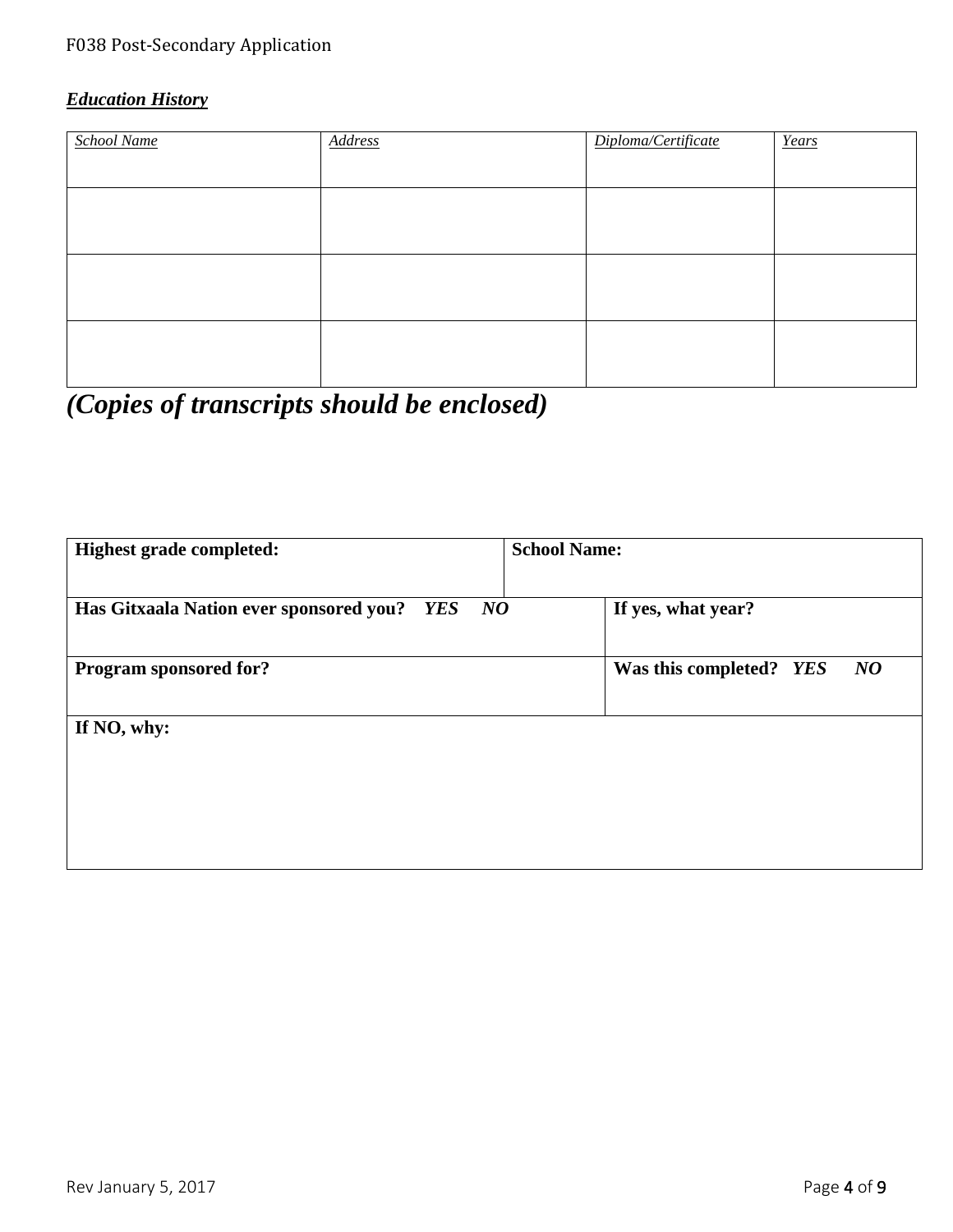# *Program Applying for:*

| Program:                     |                                        |                                  | # Credits:                       | <b>Length of Program:</b> |  |  |
|------------------------------|----------------------------------------|----------------------------------|----------------------------------|---------------------------|--|--|
|                              | <b>Name of Institute:</b>              |                                  |                                  |                           |  |  |
| <b>Address of Institute:</b> |                                        |                                  |                                  |                           |  |  |
| Telephone #:                 |                                        |                                  | <b>Fax #:</b>                    |                           |  |  |
| <b>Start Date/Semester:</b>  |                                        |                                  | <b>End Date/Semester:</b>        |                           |  |  |
| <b>Tuition:</b>              | 1 <sup>st</sup> Semester Cost \$       | 2 <sup>nd</sup> Semester Cost \$ |                                  |                           |  |  |
| <b>Books:</b>                | 1 <sup>st</sup> Semester Cost \$       |                                  | 2 <sup>nd</sup> Semester Cost \$ |                           |  |  |
|                              | Please state what your career goal is: |                                  |                                  |                           |  |  |
|                              |                                        |                                  |                                  |                           |  |  |
|                              |                                        |                                  |                                  |                           |  |  |
|                              |                                        |                                  |                                  |                           |  |  |
|                              |                                        |                                  |                                  |                           |  |  |
|                              |                                        |                                  |                                  |                           |  |  |
| To be complete by the year:  |                                        |                                  |                                  |                           |  |  |

#### *Funds Applying For: (please provide cost for monthly travel for city transit).*

*Mark with an X:*

| <b>Living Allowance:</b>             | <b>Tuition:</b> | <b>Books:</b>          | Supplies: |
|--------------------------------------|-----------------|------------------------|-----------|
| <b>Monthly Travel (city transit)</b> |                 | <b>Seasonal Travel</b> |           |

*Application Approval; <br>Education Coordinator Date* 

*Education Coordinator*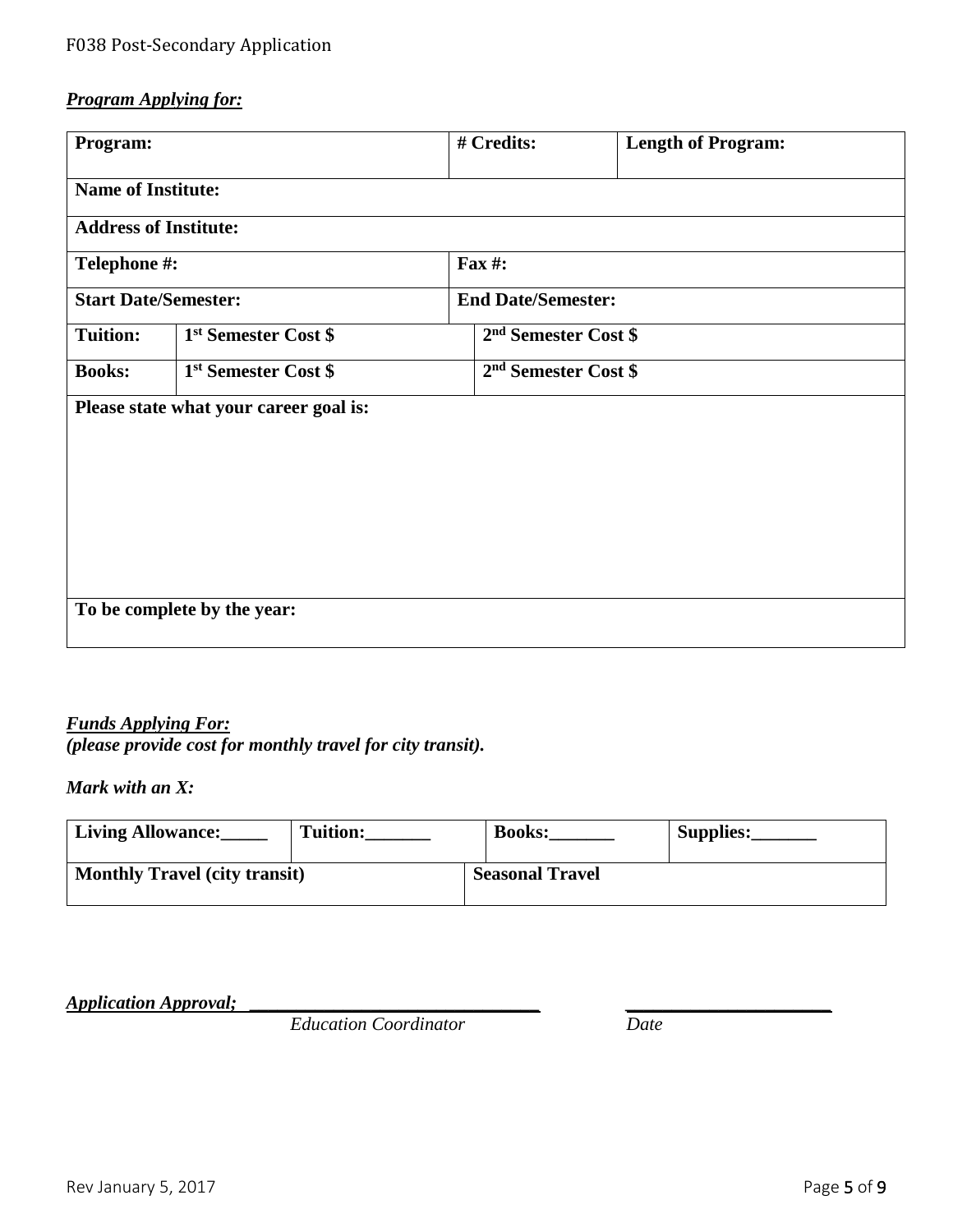**I \_\_\_\_\_\_\_\_\_\_\_\_\_\_\_\_\_\_\_\_\_\_\_\_\_\_\_\_\_\_\_\_\_ have been informed of and understand ALL required information and documentation that is necessary for my student file. I understand that with the information that I provide, my funding will be reviewed according to the information that I have provided. I understand that if any information is found to be false or inaccurate my application will not be considered. I understand that my application will be reviewed in accordance to the Gitxaala Nation Education Department Policies.**

\_\_\_\_\_\_\_\_\_\_\_\_\_\_\_\_\_\_\_\_\_\_\_\_\_\_\_\_\_\_\_\_\_\_\_\_\_\_\_\_\_\_ \_\_\_\_\_\_\_\_\_\_\_\_\_\_\_\_\_\_\_\_\_\_\_\_\_\_\_\_\_\_\_\_\_

Student Signature Date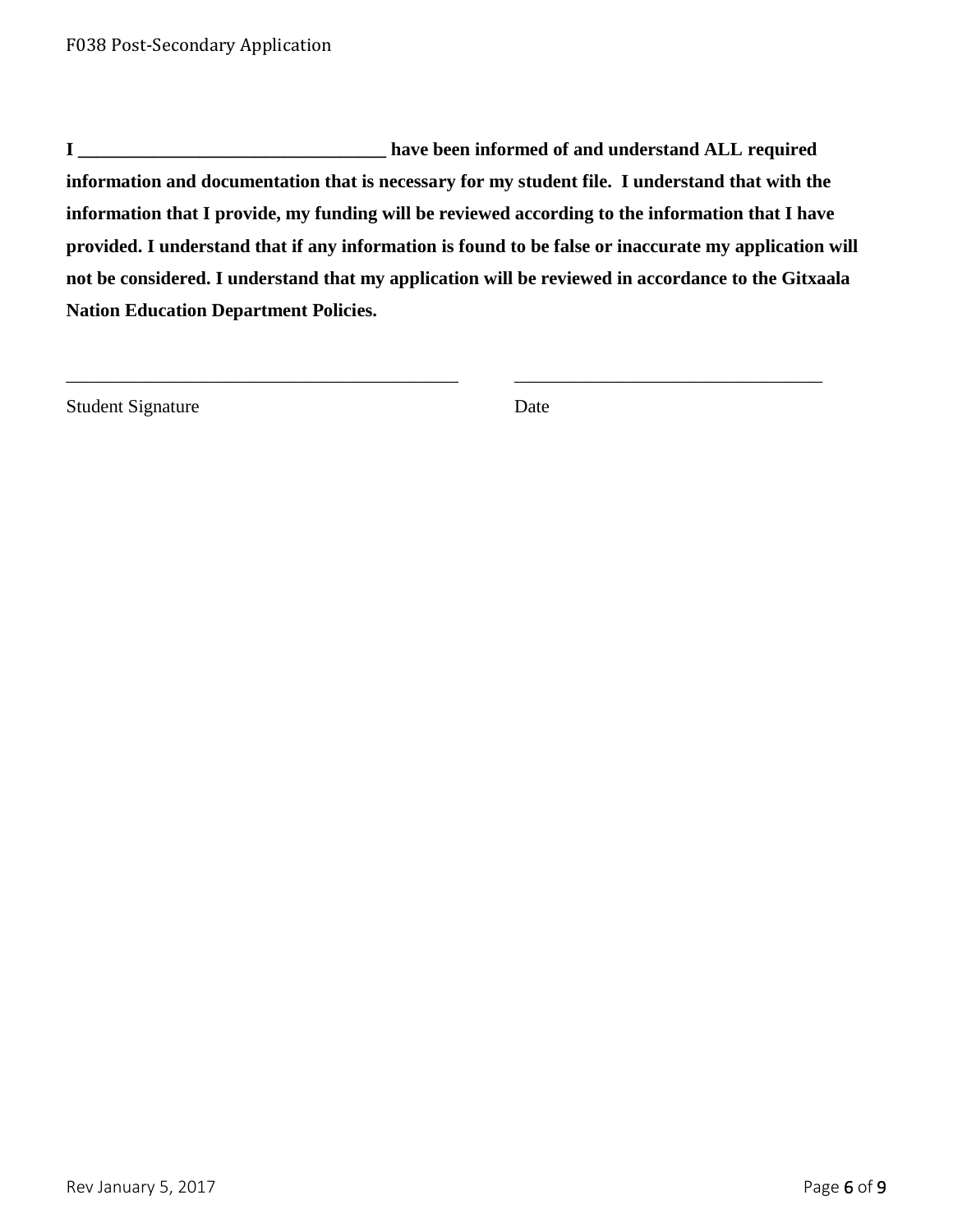## *Gitxaala Nation Post-Secondary Sponsorship Agreement*

Prior to approval of financial sponsorship, each applicant must agree to the following terms and conditions.

- 1. It is the applicants' responsibility to provide the Gitxaala Nation Education Department with the following information, with the understanding that their funding is subject to the information they provide.
	- **Letter of acceptance from the educational institute**
	- **Complete and forward a release of information waiver form and return a copy to the education department.**
	- **Letter of recommendation from a counselor or educator.**
	- **Name of counselor & institute that you will be corresponding with.**

# *The above documents must be included for your application to be considered.*

- 2. You must advise the Gitxaała Nation Education Department immediately if:
	- **You are placed on Academic probation or suspension by the college/university.**
	- **You intend to withdraw from a course or program.**
	- **You have a change of address.**
	- **You are unable to register for a full course load.**
	- **You are unable to write a required exam.**
	- **You've been notified by college/university that you have been unofficially withdrawn from your current program.**

#### *Failure to inform Gitxaala Nation of one of these items will result in removal of sponsorship.*

- *3.* An official transcript must be forwarded to the Gitxaała Nation Education Department at the end of EACH term or semester. If monthly reports are the only option, they will replace the transcript, provided that you have not completed a course within that time. *Each student must provide the Gitxaala Education Department with progress reports upon request.*
- 4. The student must maintain a minimum GPA equivalent to a C average.
- 5. Any *misrepresentation or failure* to notify Gitxaała Education Department of any changes that will affect continuation of funding then severe actions will be implemented. Any funds issued to you before your withdrawal or suspension from the course or program must be returned IN FULL to Gitxaała Nation. If funds are not returned, future sponsorship will be jeopardized.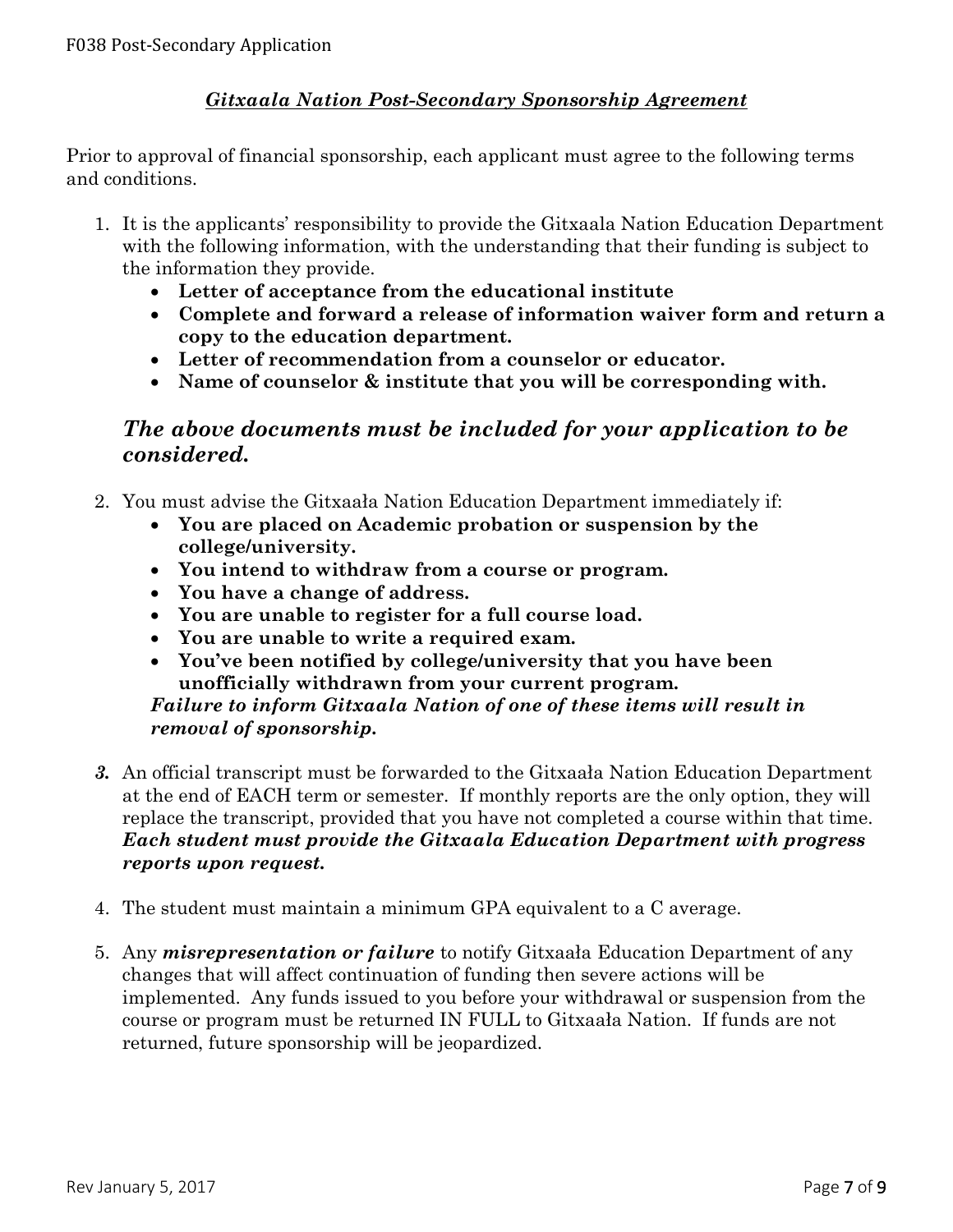# **Gitxaala Nation Post-Secondary Waiver Form**

|                                                                                                                      | provide the Gitxaala Nation Education Department, First Nations Advisors, or the counselor at the education |
|----------------------------------------------------------------------------------------------------------------------|-------------------------------------------------------------------------------------------------------------|
| institute with information pertaining to me.                                                                         |                                                                                                             |
|                                                                                                                      |                                                                                                             |
|                                                                                                                      |                                                                                                             |
| <b>Attendance</b><br><b>Progress and Grades</b><br><b>Transcript information</b><br>$\overline{\phantom{a}}$         |                                                                                                             |
| To the First Nations' Advisor, counselor, and to the:                                                                |                                                                                                             |
| <b>Gitxaala Nation</b><br>c/o Education Coordinator<br><b>11 Ocean Drive</b><br>P.O. Box 149<br>Kitkatla BC, V0V 1C0 |                                                                                                             |
|                                                                                                                      |                                                                                                             |
|                                                                                                                      |                                                                                                             |
|                                                                                                                      |                                                                                                             |
|                                                                                                                      |                                                                                                             |
|                                                                                                                      |                                                                                                             |
|                                                                                                                      |                                                                                                             |
|                                                                                                                      |                                                                                                             |
|                                                                                                                      |                                                                                                             |
|                                                                                                                      |                                                                                                             |
|                                                                                                                      |                                                                                                             |